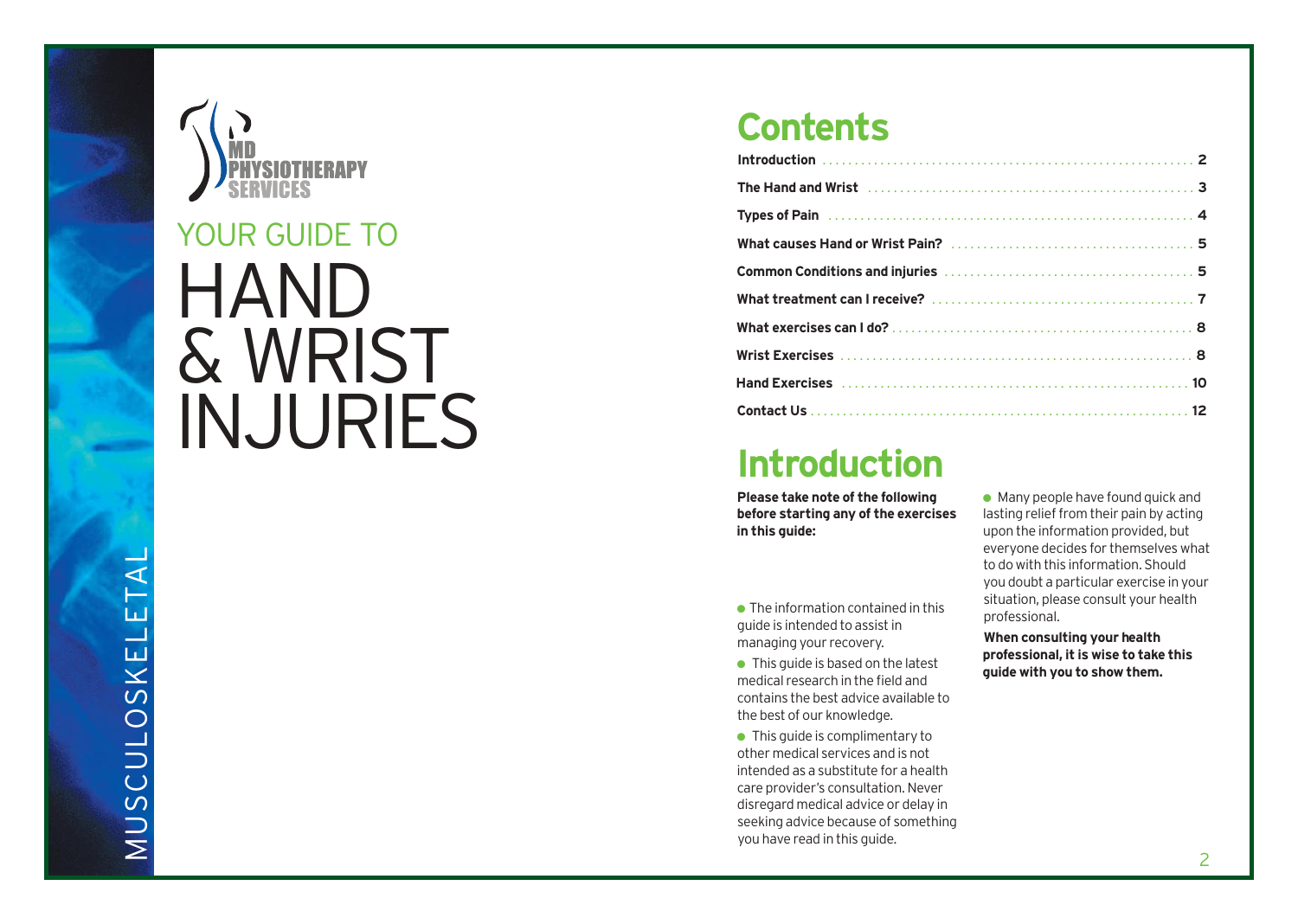### **The Hand and Wrist**

The wrist is the region that connects the forearm to the hand. The hand enables us to grasp and move objects, whilst also acting as a sensory organ to provide information on the temperature, texture and shape of objects. It also allows us to communicate expressively.Both the hand and wrist are complicated in structure, consisting of many joints, bones and muscles. The combined motion of all these structures allows the wrist to co-ordinate the movements of your hand,forearm and elbow. The hand and wrist are the most intricate and active joints in the arm. As a result of this, they are vulnerable to different injuries and often do not respond well to trauma.

3

### **BONES**

There are 27 bones that make up the wrist and hand. The wrist joint is not a single joint but comprises of connections between the carpal bones (intercarpal and midcarpal joints) and the connection with the forearm between the front row of carpal bones and the radius (radiocarpal joint). Functionally,the eight carpal bones are arranged and move as tworows of bones. The longer bones the metacarpals, and phalanges (fingers), make up the hand.Your knuckle joints are where the metacarpals and phalanges meet and these form a hinge to bend and straighten your fingers. Each finger has three joints; the knuckle, the proximal interphalangeal joint



(PIP)(middle joint of the finger) and the distal interphalangeal joint(DIP) (joint at the tip of the finger). The thumb only has two joints.

### **LIGAMENTS, TENDONS AND MUSCLES**

Ligaments are strong bands of connective tissue linking bone to bone, and tendons link muscle to bone. There are ligaments running down the side and over the top of our fingers,to prevent abnormal sideways or overextending movements ofthe fingers and thumb.

The extensor tendons enable the fingers to straighten, and are attached to the bigger muscles of the

## **Types of pain**

**Acute Pain** is a sudden onset of pain that can range from mild to severe, and last anything from a couple of days to a few months. The pain will subside once the injury has healed.

**Chronic Pain** occurs when nerves continue to send pain messages, even when healing has occurred and there is no continuing tissue damage. This pain continues due to a variety of reasons, including nerve damage, disease, or psychological factors.

**Inflammation** (swelling) is the body's protective reaction to injury, irritation, or disease.After initial injury or infection, the body triggers chemicals from its white blood cells to protect

forearm to allow movement. The bigger muscles that control the hand and wrist run down the forearm, and influence both bending and straightening of the wrist, as well as the smaller movements of the fingers and thumb. There are smaller muscles within the hand that allow holding objects and the finer motions of the fingers.

### **NERVES**

The main nerves of the hand are the radial, median and ulnar nerves, and these begin at the shoulder and run down the arm to the hand. These nerves send impulses and messages to the brain to create sensation and movement.

the tissues against foreign substances. The increased blood flow causes redness and warmth in the area and inflammation can often be painful due to compression or irritation of the nerve endings. An affected jointis therefore often swollen, tender, red, and warm, and sometimes involves joint stiffness. Inflammation, although often painful and sometimes harmful, is in fact a crucial response to tissue damage. It kick starts tissue repair, while protecting the area from infection and further injury. It is however, important to control inflammation in the injured area to prevent increased tissue damage.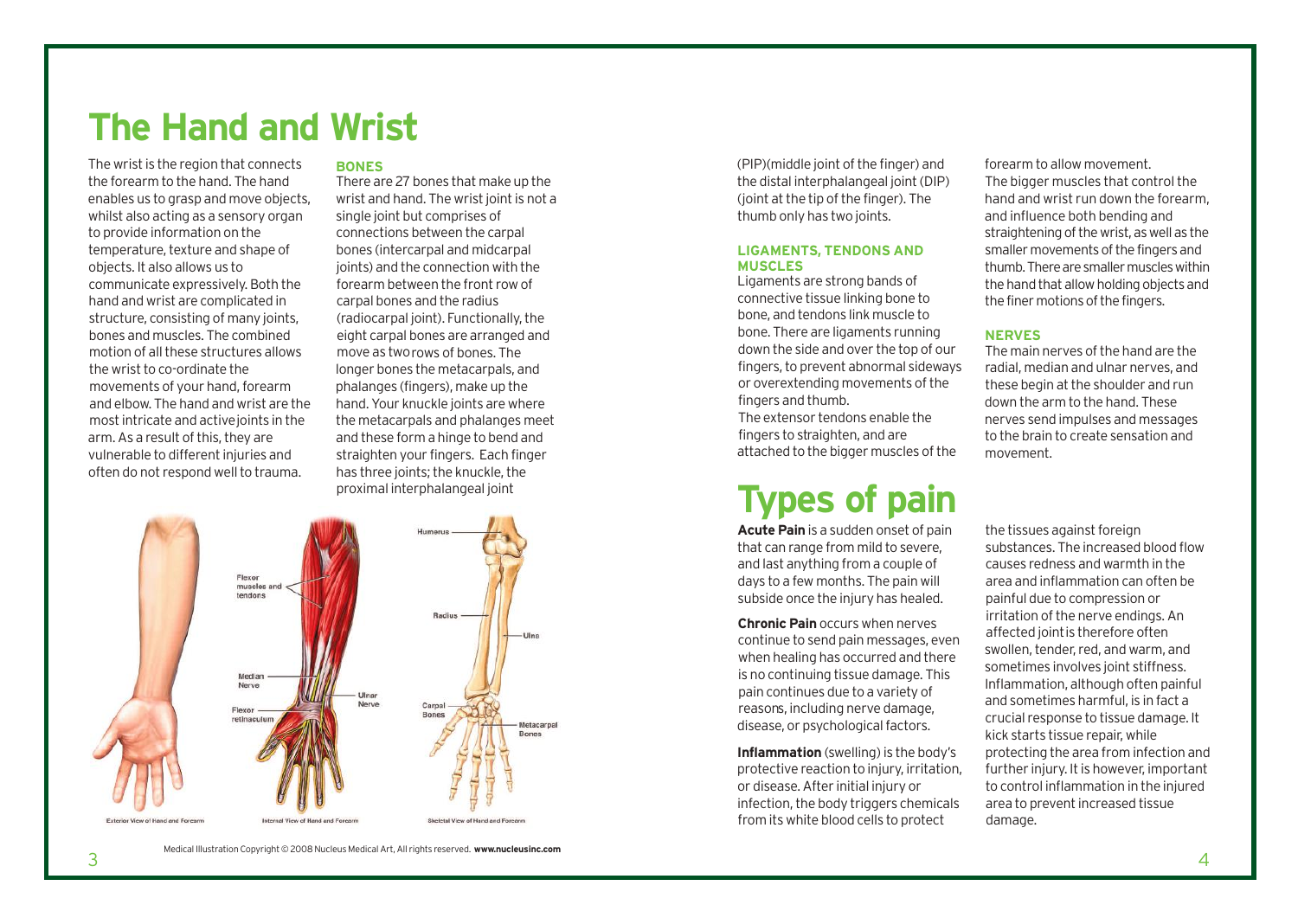## **What causes Hand or Wrist Pain?**

### **OVERUSE INJURIES**

Overuse injuries occur when too much stress is placed on a joint or tissue, either by "overdoing" an activity or repeating the same activity many times. Movement of the hand and wrist increases the pressure within the joints, and requires performance of the surrounding muscles.Doing an activity repetitively may instil or exacerbate pain. Overusing the joint can result in excessive friction and tension within the muscles, tendons or ligaments. which eventually leads to micro-tears within the tissues, resulting in pain, swelling and inflammation.

### **SUDDEN (ACUTE)INJURY**

An acute injury may occur from a direct blow, a traumatic injury, a fall, or from sudden actions that are outside of the hand's normal range of movement. Wrist injuries usually occur from a fall onto an outstretched arm. Pain may be sudden and severe and bruising and swelling may develop soon after the injury. Acute injuries may include bruises, injury to the soft tissues (such as the muscles and ligaments), dislocations or in severe cases, broken bones.

## **Common Conditions and injuries**

### **Tendonopathies**

Tendon pain is actually a symptom of tendonopathy which is a series of very small tears (micro tears) of the tissue in or around the tendon. In addition to pain and tenderness, common symptoms of tendon injuries include decreased strength and movement in the affected area. Pain usually worsens with activity, and eases with rest in these types of injuries

### **Fractures**

Fractures of the radius and ulna bones are common in both sports people and the elderly.Carpal bone fractures can also occur, the most common of these is a fracture to the scaphoid bone. Fractures of the phalanges (finger bones) and metacarpal(hand)

bones are also relatively common. Afracture usually results from a blow to the hand or a traumatic injury and can be seen on an X-ray.

### **Sprains and Dislocations**

Finger or wrist sprains are fairly common, and will occur from overstretching the ligaments, usually from a fall or bending the joint in an unusual range.Dislocations in the joints normally occur between the small bones in the centre of the hand. and of the finger joints themselves.

### **Skier's Thumb**

This is a name given to a particular dislocation. It results from a fall on an outstretched arm, and landing in such a way that the thumb is forced upwards and outwards.

### **Impingement Syndromes**

A number of impingement syndromes can occur. These are normally the result of overusing the joint.Activities that may aggravate this condition include twisting motions of the wrist while holding an object in the hand (e.g. using a screwdriver, weight lifting etc).

### **Carpal Tunnel Syndrome**

This is caused by the compression of the median nerve on the thumb side of the hand.The symptoms include tingling, numbness,weakness, or pain in the fingers and hand. People who spend a lot of time typing at a computer with an incorrect posture are usually atincreased risk, and it can also be associated with cycling (the gripping angle on the handle bars).

### **Tenosynovitis/**

### **De Quervain's disease**

This is an inflammatory injury of the tendons where they cross the wrist joint on the side of the thumb. It is usually caused by overuse or excessive wrist movements and repetitive forceful gripping.

### **Trigger Finger**

This occurs when the tendons of the fingers are affected due to thickening at the opening of the tendon sheath. This canbeduetofactors suchas diabetes or rheumatoid arthritis, but in many cases the cause is unknown. Because of this thickening, the tendon gets caught when the finger is bent and gives a painful click when straightened (like a trigger). This generally affects the movement of the finger.

### **Mallett Finger**

This involves an injury to the tendon

that straightens the finger at the DIP joint (i.e. the finger tip), and is the most common closed tendon injury of the finger. This injury is usually caused by an object(e.g. a ball) hitting the finger whilst it is straight and forcing it to bend. This tendon can be stretched, partially torn, completely ruptured or seperated by an avulsion fracture (tendon pulling away some of the bone). If you have mallet finger you will be unable to actively straighten the tip of your finger and will have pain in this region. If you are also unable to fully straighten the finger using your other hand, this may indicate that bone or tissue is trapped and will require surgical intervention

### **Jersey Finger**

This injury involves the disruption of the tendon that bends the tip of your finger, and commonly occurs when an athlete's finger catches another player's shirt e.g when tackling in football or rugby. The injury results in forced straightening of the finger whilst it is bending. The ring finger accounts for the majority of jersey finger injuries as it is the weakest. The injury can occur if the force occurs at either middle or end finger joints.

### **Osteoarthritis**

Osteoarthritis (OA) is a degenerative condition where the joint cartilage gradually wears away, causing pain and swelling. OA usually affects joints such as the knee, hips, and fingers. It is common to experience stiffness in the joint in the morning, which eases as you begin to move. Feelings of locking, grinding or clicking within the joint may be experienced.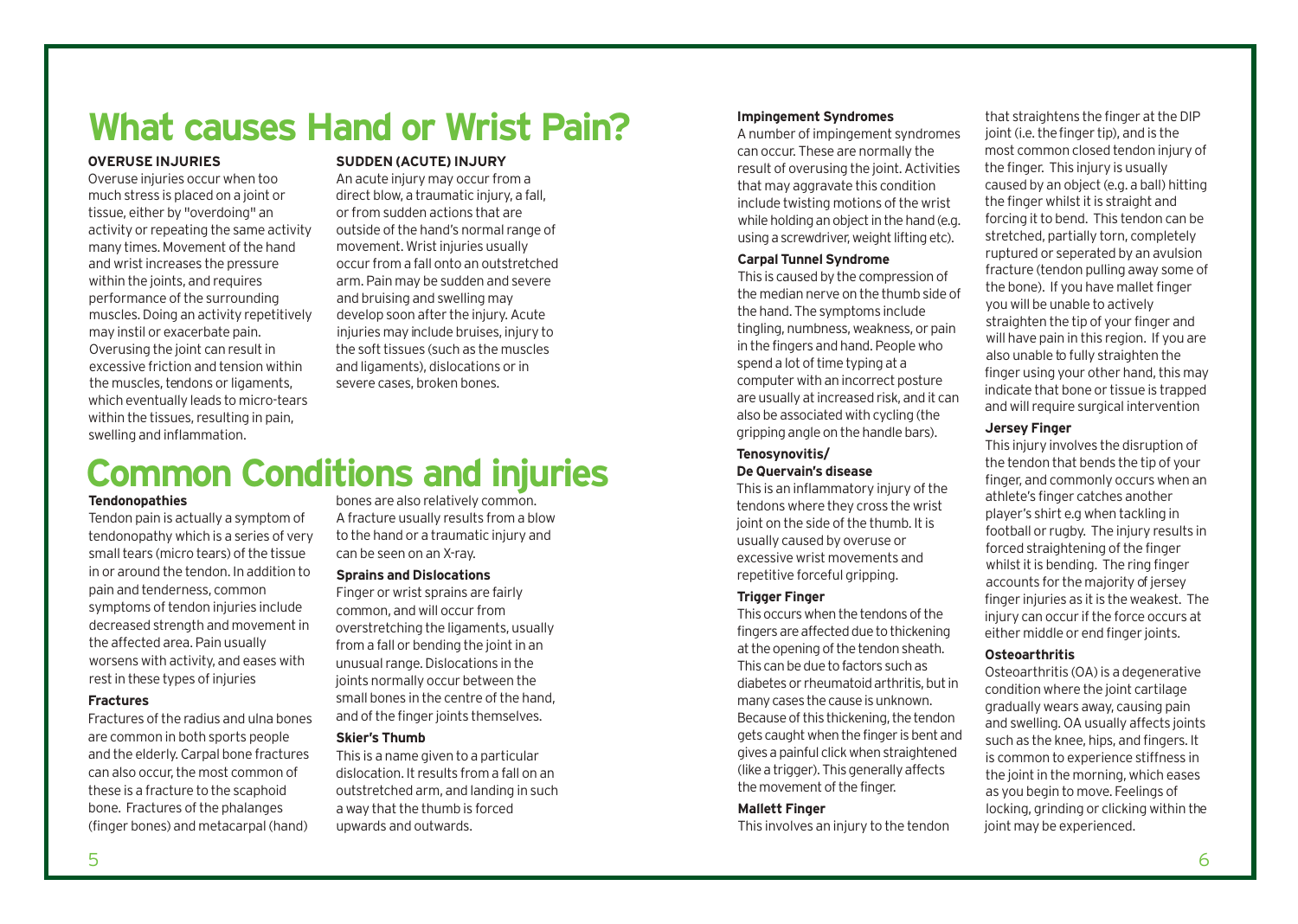### **What treatment can I receive?**

**The treatment that you will receive for your wrist or hand injury will depend on the location and severity of the injury. Most treatments are aimed at reducing pain and inflammation and ensuring that you return** to full function.

**REST:** It is important to allow any inflammation that may be present to settle. Sometimes a splint, firm bandage or brace is put on the wrist or finger to enable this to happen. This forces the hand and wrist to stay in the same position for a time to allow rest of the affected area. With some finger injuries, 24hour splinting is required to ensure complete healing and return to normal function. Night splinting for carpal tunnel syndrome may also be advised to ensure that the wrist remains in a neutral position to reduce the pressure on the nerve.

**ICE:** Ice packs over the affected area will help speed up the recovery processby reducing the inflammation and can also reduce pain. With any acute injury, ice should be applied immediately as this will help to control the inflammatory process and enable quicker recovery.

### **ANTI-INFLAMMATORY**

**MEDICATIONS:** These are often prescribed (for example, ibuprofen) to reduce pain and inflammation. It is important that you consult with your doctor or pharmacist before starting a course of anti-inflammatory medication to ensure that you have no contraindications to their use.

**PHYSIOTHERAPY:** This may be advised, especially if the condition is not settling with the above measures. The physiotherapist will perform a full assessment of your wrist or hand and provide you with the appropriate treatment for the cause of your symptoms. They may also use other treatment techniques such as: deep massage, electrotherapy (e.g. ultrasound) and acupuncture to facilitate the healing process and help you to return to full functional activities as soon as possible.

### **OCCUPATIONAL THERAPY:** With

many wrist and hand injuries, occupational therapy may be required to provide you with the appropriate splints/supports and to give you exercises that will focus on ensuring that the fine motor control of your fingers return. Physiotherapist and occupational therapists often work closely together when treating patients with hand and finger injuries.

**CORTICOSTEROIDS:** These may be required and can be administered either orally or via injection directly into the site of inflammation if the above measures do not work. Corticosteroids work by reducing inflammation and are usually effective, but can have other side effects and will therefore be prescribed and administered by your Doctor.Corticosteroids may not always be suitable for people with diabetes, and long-term use is not recommended as side-effects can develop. It is also often important that you rest the injury site after it has been injected as cortisone can weaken the tendons which could result in further damage if sufficient rest is not taken.

**SURGERY:** This may be required for some wrist and hand injuries either immediately or after conservative treatment has been attempted and failed to reduce your pain or return you to full function. Effective rehabilitation after surgery is essential to ensure that the appropriate muscles are strengthened, full range of motion returned and function restored.

**ANTIBIOTIC:** In some rare occasions where the cause of the inflammation is infection, anti-biotic treatment may be required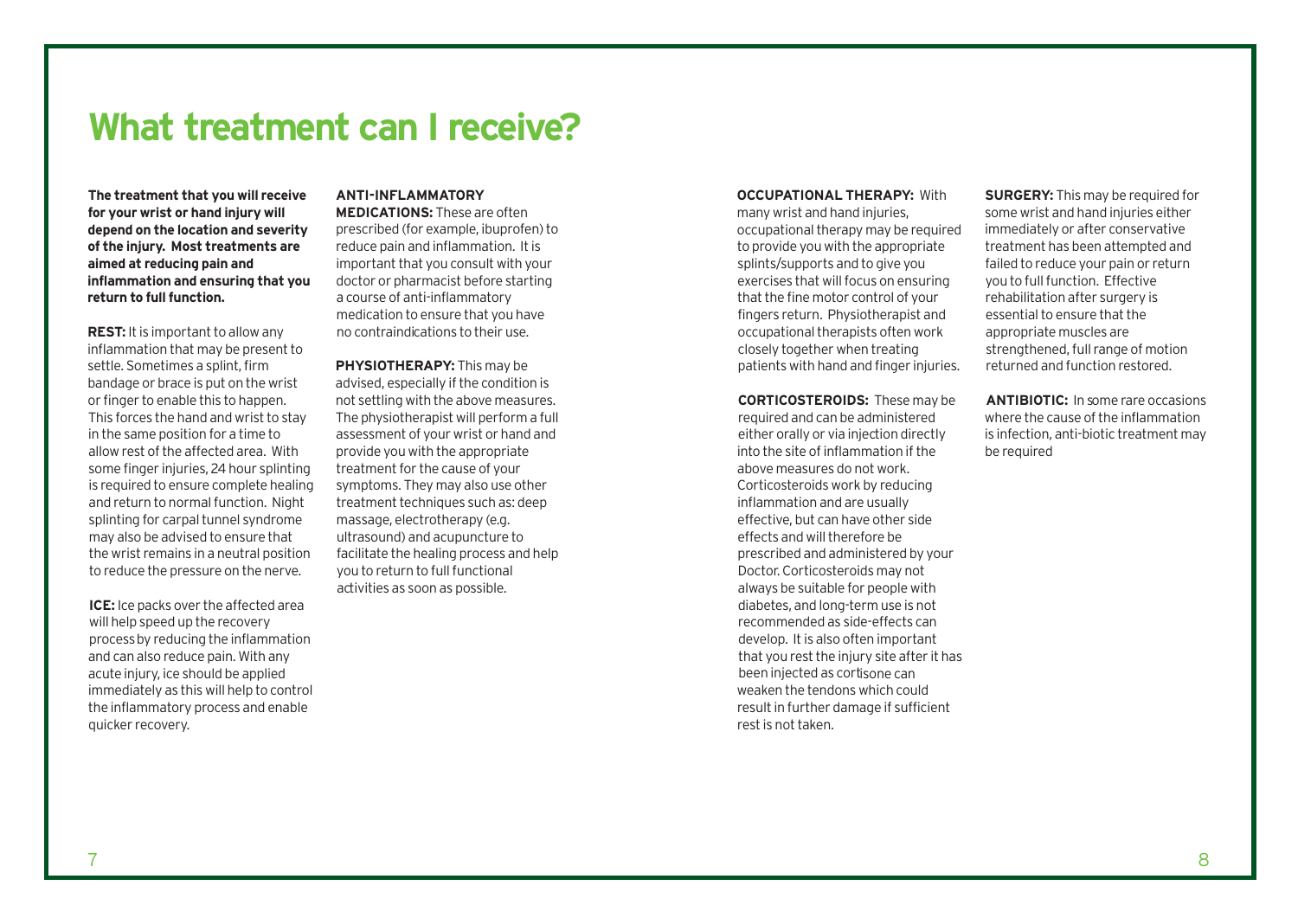### **What exercises can I do?**

## Wrist exercises

### **S T R E T C H I N G E X E R C I S E S**

● **Repeat each of these stretches 2 times for at least 20 seconds**

● **Hold a steady stretch, do not bounce**

● **Control the movement until you feel a stretch, and hold it there, do not continue to stretch into the pain threshold**

### **FLEXOR STRETCH**

Keep the elbow straight, and using the other hand, slowly bend the wrist back until a stretch is felt.

### **EXTENSOR STRETCH** Keeping the elbow straight, use the other hand to grasp the hand. Slowly bend the wrist down until a stretch is felt.

**WRIST FLEXOR STRETCH** Rest your palms comfortably on a

table. Slowly move your body over your hands until a gentle stretch is feltin the forearms.

### **S T R E N G T H E N I N G E X E R C I S E S**

● **Do 3 sets of10 to 20 repetitions (on both sides if necessary)**

● **Do each exercise within your pain free zone**



#### **WRIST FLEXION WITH BAND** With a piece of tubing (or an old

stocking) wrapped around the fist and the opposite end secured under your foot, bend the wrist upwards as far as possible. Slowly relax your wrist to the starting position. Be sure to keep the palm facing **upwards** and the forearm on your thigh.



### **WRIST EXTENSION WITH BAND**

With a piece of tubing (or an old stocking) wrapped around the fist and the opposite end secured under your foot, bend the wrist upwards as far as possible. Slowly relax your wrist to the starting position. Be sure to keep the palm facing **downwards** and the forearm on your thigh.



### **FOREARM PRONATION WITH BAND**

With your palm facing upwards, stabilise your forearm on your thigh with the opposite hand.Keep the tubing (or an old stocking) to the outside of your hand and roll the palm of the hand as far down as possible. Slowly relax your wrist to the starting position.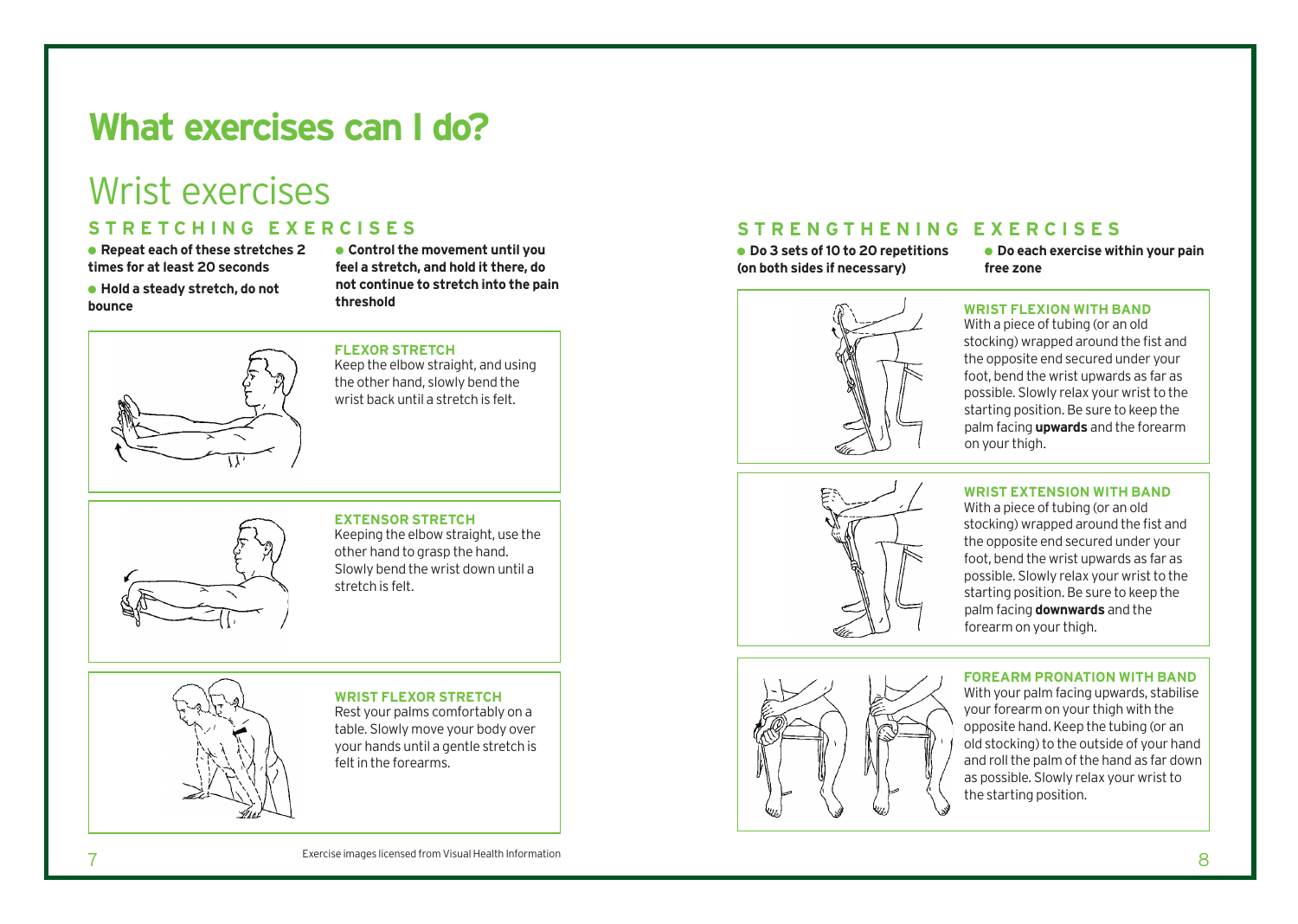### **S T R E N G T H E N I N G E X E R C I S E S cont.**

● **Do 3 sets of10 to 20 repetitions (on both sides if necessary)**

● **Do each exercise within your pain free zone**



#### **FOREARM SUPINATION WITH BAND**

With your palm facing upwards. stabilise your forearm on your thigh with the opposite hand. Keep the tubing (or an old stocking) to the inside of your hand and roll the palm of the hand as far up as possible. Slowly relax your wrist to the starting position.



#### **RADIAL DEVIATION**

With tubing wrapped around your fist and the opposite end secured under foot, bend your wrist up (thumb side up) as far as possible. Lower slowly, keeping forearm on thigh.

### **ULNAR DEVIATION**



With tubing wrapped around your fist and opposite end secured by the other hand. With palms facing, bend wrist away from the other hand. Slowly return to the starting position keeping your forearm on your thigh.

## Hand exercises

### **M O B I L I T Y E X E R C I S E S**

● **Do 3 sets of10 (on both sides if necessary)** ● **Do each exercise within your pain free zone**



### **FINGER OPPOSITION**

Touch the thumb to the finger tip of each finger. Proceed from the little finger to the index finger. Increase the speed at which you do the exercise as you get better.



#### **FINGER CURLING**

Apply a moderate to maximal resistance with the opposite hand as you try to curl the fingers of one hand.

### **FINGER STRAIGHTENING**



Apply a moderate to maximal resistance with the opposite hand as you try to straighten the fingers of one hand.